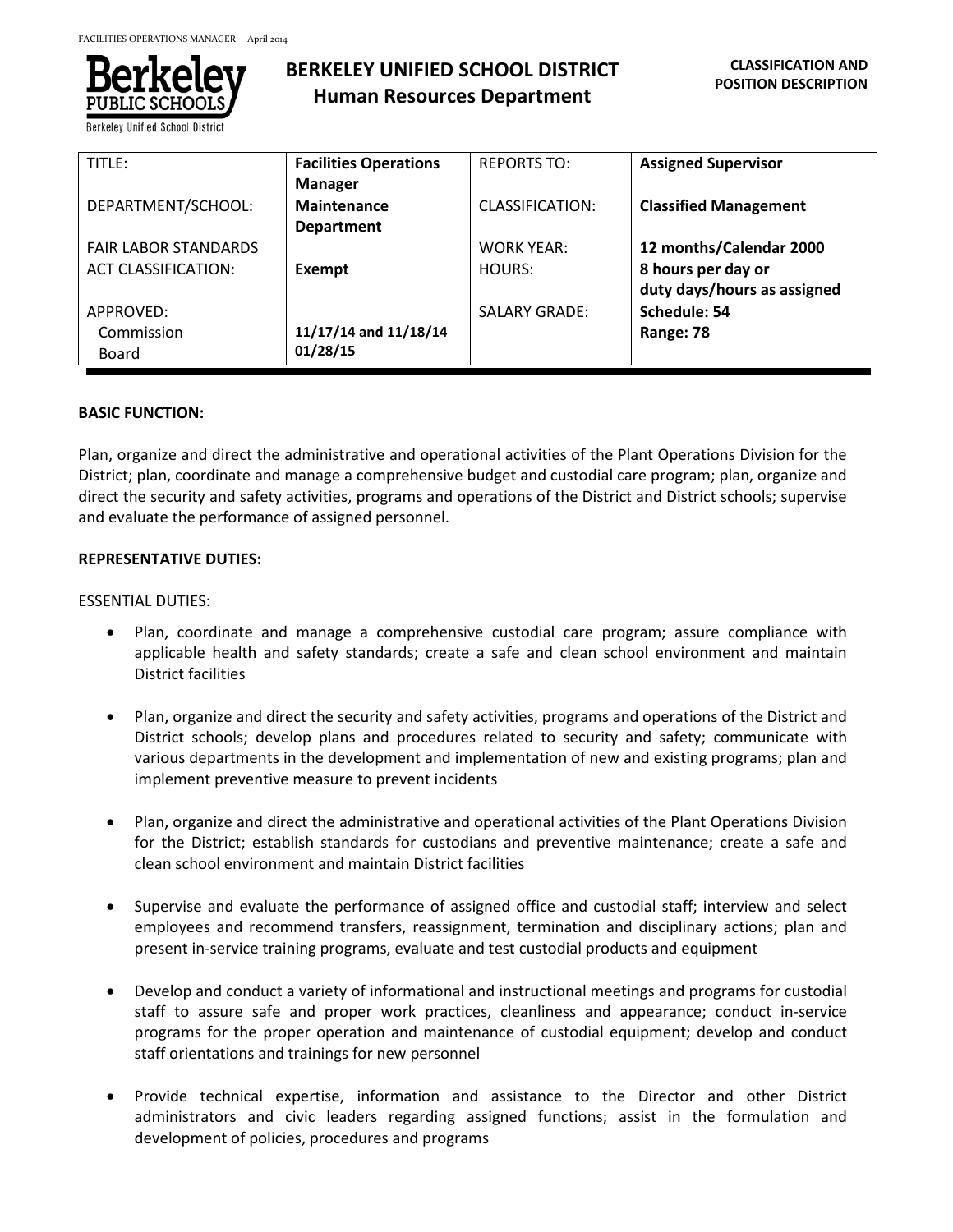- Work with City administrators to develop, implement and monitor the Refuse and Recycling Program within the District; assure compliance with proper maintenance and disposal of hazardous waste and maintain current HMBP plans
- Direct the preparation and maintenance of a variety of narrative and statistical reports, records and files related to personnel and assigned activities
- Assist in managing and implementing the District's Property Management Program; accept, review and provide initial approval for Facilities Use Permits for rental of District facilities by public and private groups; arrange for after-hours clean up by custodial staff
- Conduct scheduled site inspections; inspect completed work by custodial and grounds staff for accuracy and compliance with instructions and established standards; assist administrators in the development of custodial standards
- Communicate with other administrators, personnel and outside organizations to purchase equipment and coordinate activities and programs, resolve issues and conflicts and exchange information
- Develop and prepare the annual preliminary budget for the custodial and security Departments; analyze and review budgetary and financial data; control and authorize expenditures in accordance with established limitations
- Coordinate, monitor and document the Integrated Pest Control Program
- Operate a computer and other office equipment as assigned; drive a vehicle to conduct work as assigned
- Attend and conduct a variety of meetings as assigned

# OTHER DUTIES:

Perform related duties as assigned

# **KNOWLEDGE AND ABILITIES:**

#### KNOWLEDGE OF:

Planning, organization and management of District custodial and safety and security programs Applicable laws, codes, regulations, policies and procedures related to assigned activities

School and District rules and regulations concerning campus control, security and appropriate student behavior

Budget preparation and control

Oral and written communication skills

Principles and practices of administration, supervision and training

Safe campus supervision methods and procedures

Proper methods, techniques, materials, tools and equipment used in modern custodial and maintenance work Modern cleaning methods including methods of cleaning floors, blackboards, carpets, furniture, walls and fixtures

Requirements of maintaining buildings in a safe, clean and orderly condition

Principles and practices of administration, supervision and training

Appropriate safety precautions and procedures

Record-keeping and report preparation techniques

Inventory methods and practices